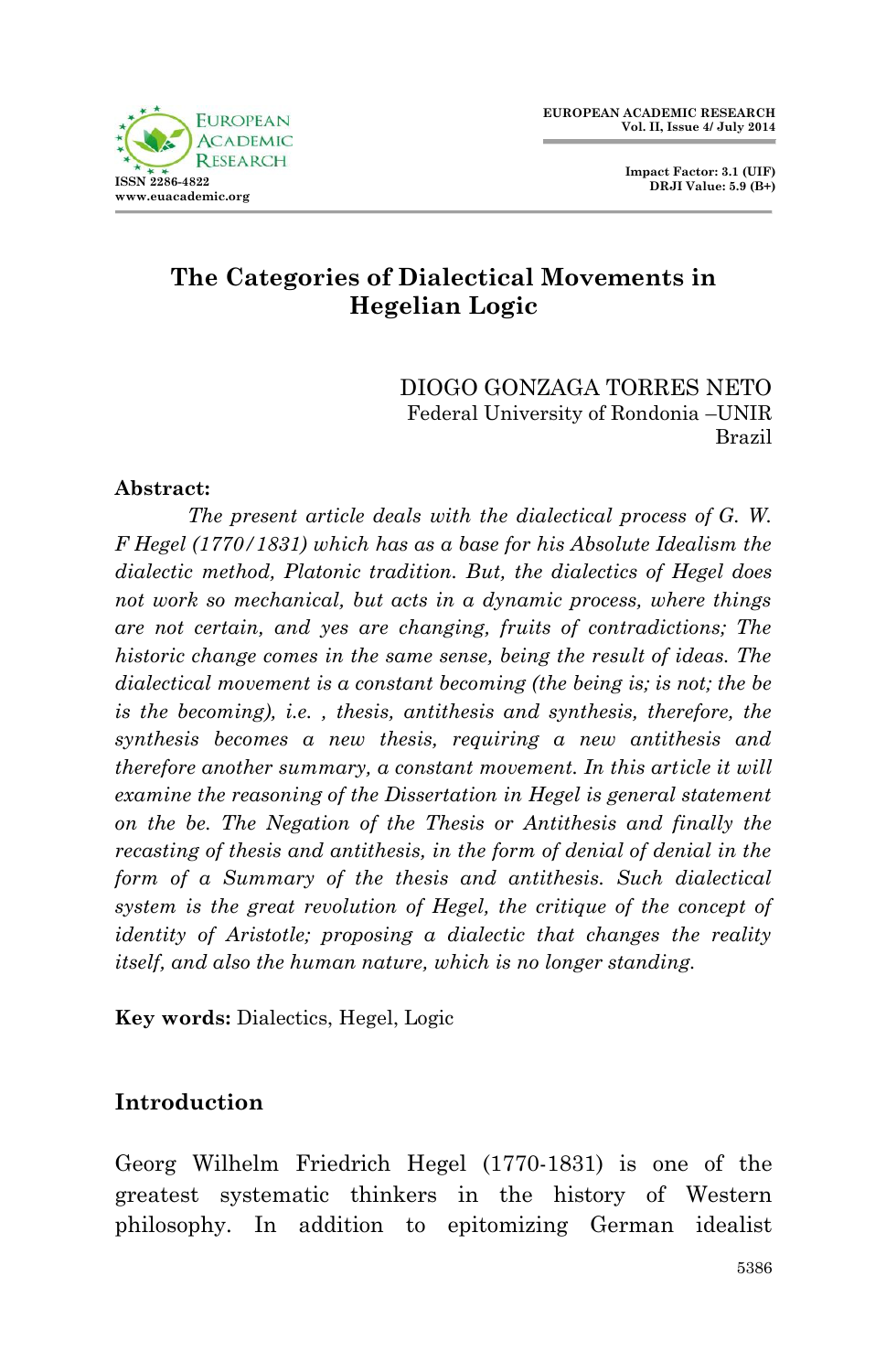philosophy, Hegel boldly claimed that his own system of philosophy represented an historical culmination of all previous philosophical thought. Hegel's overall encyclopedic system is divided into the science of Logic, the philosophy of Nature, and the philosophy of Spirit. Of most enduring interest are his views on history, society, and the state, which fall within the realm of Objective Spirit.

The dialectics<sup>1</sup> can be described as the art of dialog and discussion. All dialog presents a discussion because the natural emergence of a confrontation of ideas, where a thesis is defended and contradicted shortly thereafter. Being at the same time, a discussion where you can appreciate and defend with the concepts involved.

The dialectic arose from practical form in ancient Greece (*dialektike* , however, do not know precisely what was the creator of the term and technique (*tekne*) of rational discourse. The thinker Aristotle believed the Zenôn as the founder, others attach to Socrates the inventor of the dialectics by use of a discursive method to propagate their ideas, but it should be noted that it was G. W. F. Hegel who advocated the dialectics to resume the dialogs of Greek thinkers Parmenides of Ebe Sure and Heraclitus of Ephesus.

In Hegel, the dialectics moves originally in three phases, i.e. part of the thesis that generates an Antithesis that does arise a Synthesis, which is higher and overcomes the two previous categories.

This article will address the logic contained in Hegelian dialectic that is the historical reality of the humanity from the oriental civilizations up to the modern concepts of State, i.e., describe it will analyze the applicability of division of Hegelian

1

<sup>1</sup> **Dialectic** S. f (From the Greek *dialektike* (tekne), discussion, by Latin *dialectic*.) Art to argue or discuss; Method of reasoning which consists in examining the reality, highlighting its contradictions and seeking to overcome them.thought Development of thesis, antithesis and synthesis.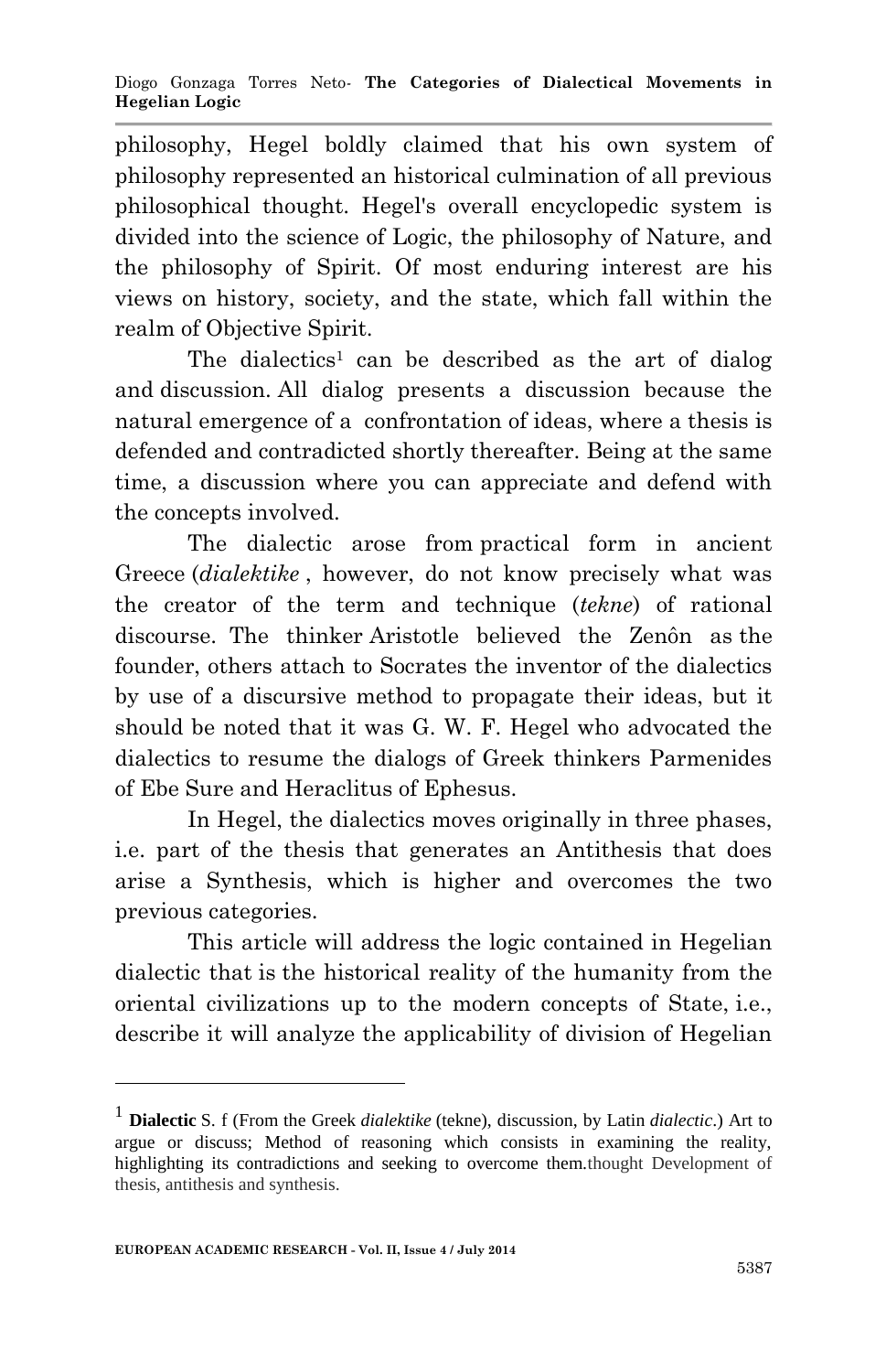dialectic in co-relation to the Thesis, Antithesis and Synthesis. Being the Synthesis of a representation of the overrun of the contradiction.

## **1. The Dialectic in Hegel**

What exactly is the Hegelian dialectic? Georg Wilhelm Friedrich Hegel was the philosopher who invented a method of argumentation for the resolution of conflicting situations the dialectics. Simplifying, the basis of Hegelian dialectic says that the reason cannot understand anything unless it can be divided into two opposite poles. Good/Bad, Right/Wrong, Left /Right, i.e., always in two moments, hence Hegel proposes a third time, the Synthesis.

To have made the commencement and later founded the synthesis as the third moment of the dialectics, Hegel is projected as the mentor of modern dialectic. The reality of contradiction continues setting up a truth that can destroy the substance of reality yes. "The *being" (* Sein), something that has order (finite in itself) is to open the Pandora's box that establishes the prelude to the destruction; because at the moment there is the birth is also the moment of his death, because everything is moving to the chaos by the shock of reality contrary, synthesis and antithesis being because the *antithesis* the source of all movement and of the whole of life" in Hegel, i.e. the life is a synthesis of the moment in which they are born until the moment that you die, and the interval (the best) between the two is the Life (Sucupira, 1983, p68).

The dialectic in Hegel cannot be defined simply to a friction of denial and affirmation, because the reality fenomenica understood by the human senses cannot withstand the shock of continuous variation of perceptions. Between the positivity of the thesis and the negativity of antithesis, should seek an alternative conciliatory the synthesis, in Hegel's view,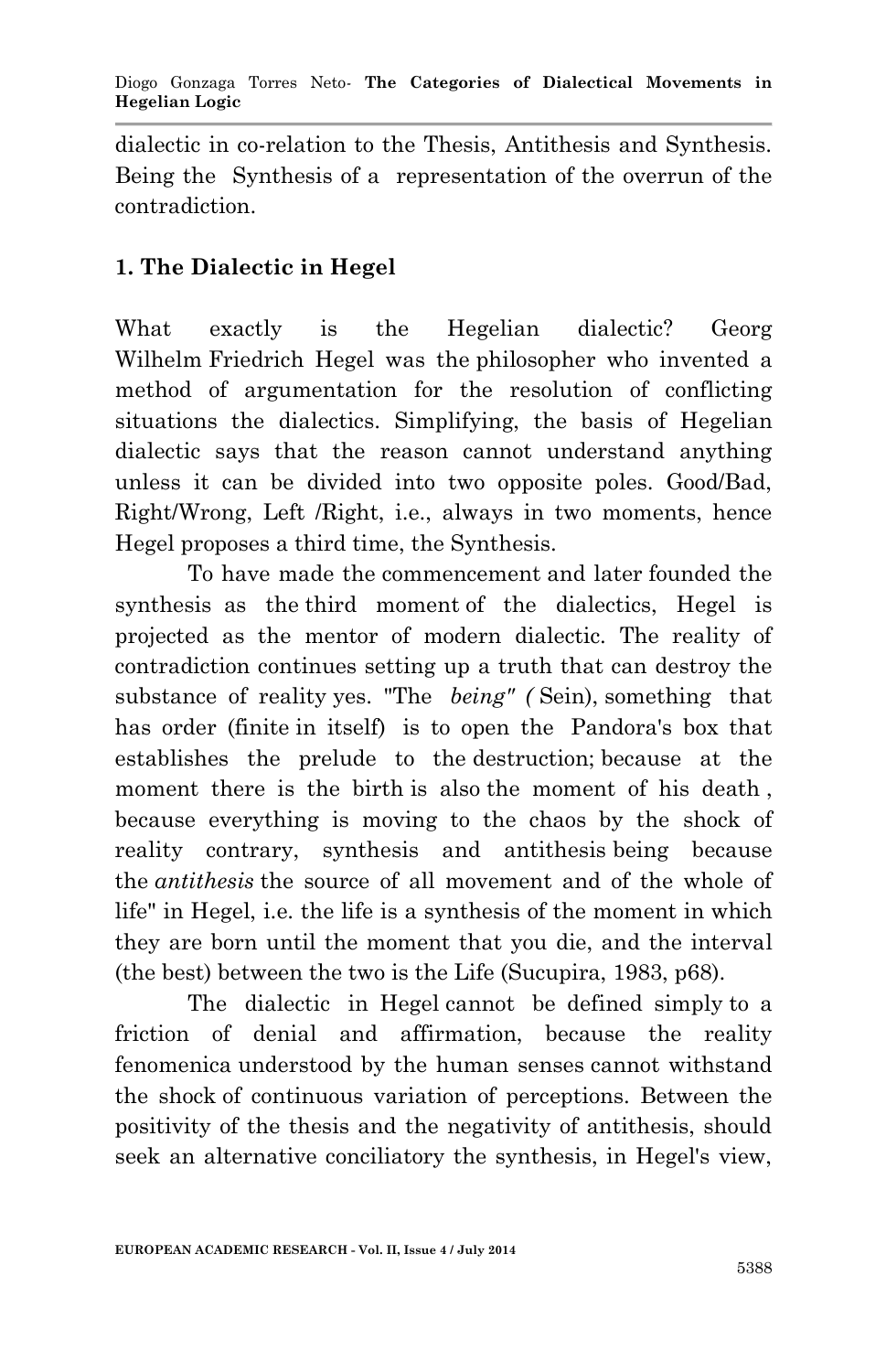is the synthesis of all that is good in theory and what is good in antithesis.

It should be pointed out that the dialectic is not only affirmation and its opposition, because reality can also conceive of the consensus. You can postulate that synthesis is the beginning of a new process triadic Hegelian, i.e., it will become a new thesis that you will find an antithesis and subsequently a new synthesis.



**Figure 1: The dialectical Ascent out.** Source: adapted from Dialect (Steinhart, 1998).

The key to understand the autonomization is to first understand the dialectics. Is the dialectics, becoming, and not being grounds is the bypass juvenile hall by enrolling: "is the real issue is not exhausted by stating it the an aim, but by via it out, nor is the result the current whole, but rather the result together with the process through which it came about" (Hegel, 2002, 20.07.2001, p. 26-27, paragraph 3).

> The existence of a type of government or society, called Thesis, will lead to the appearance of the opposite of this kind of government or society, which Hegel called Antithesis. Thesis and antithesis of course start to battle against each other, because systems are precisely opposite and, therefore, with different visions of the world. If the thesis and antithesis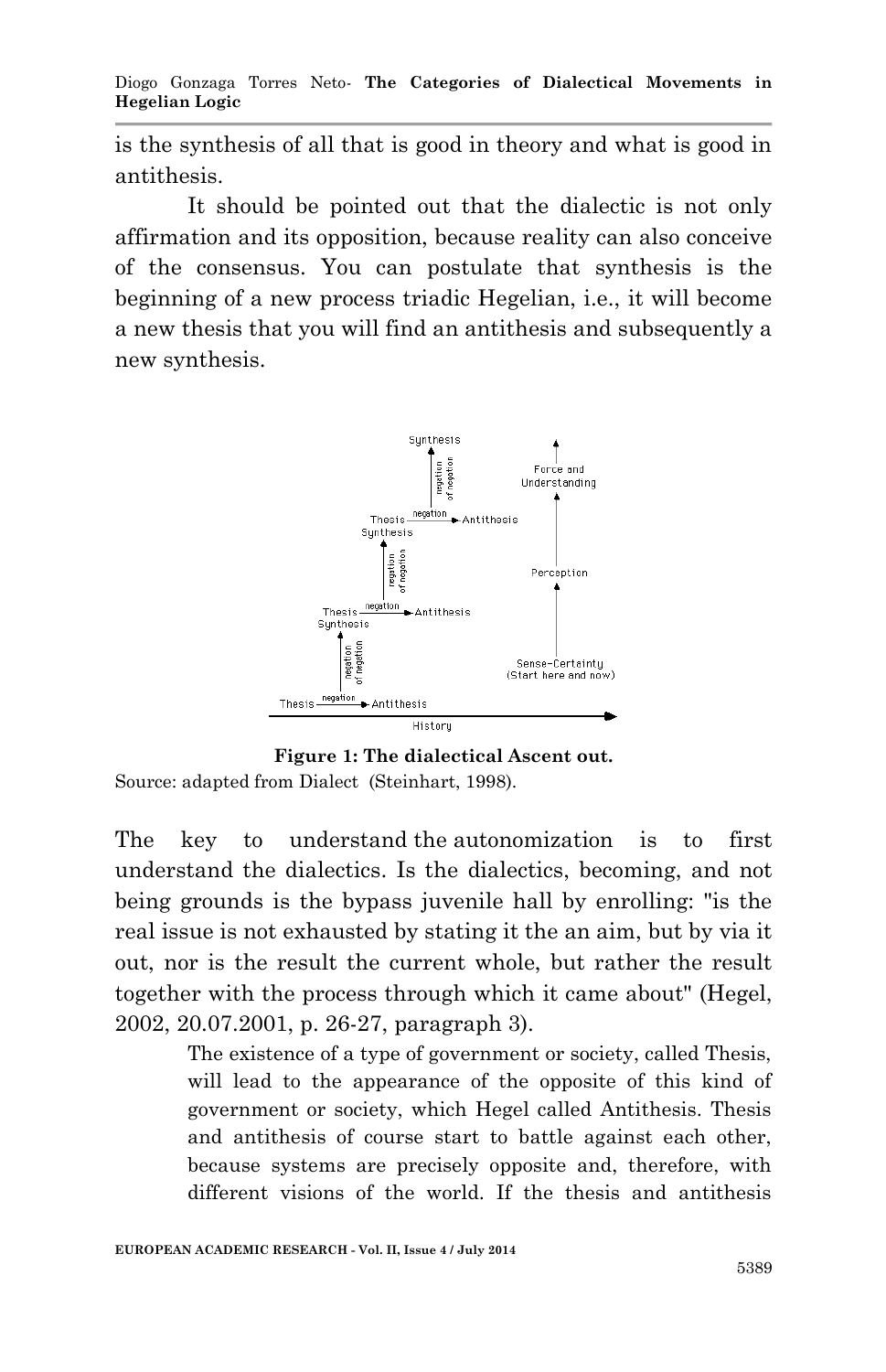1980's for a long period of time, without which no hand annihilate the other, this battle will result in both sides changing to a hybrid system of government and society, which Hegel called Synthesis.

Hegel seeks support in the history of humanity the moments dialectic, according to Hegel (1770/1831), THE trajectory dialectics meets a history marked by three moments: thesis, antithesis and synthesis. The first time dating back to ancient civilizations. I believe that the spirit (Geist), is intrinsic in nature, Hegel classifies as objective (Gegenstand). The second time, the influence of Greek peoples, but starts really with the spread of Christianity . Hegel defines it as subjective. The spirit is replaced by the desire for freedom from the awareness of their existence. The third time, called by Hegel's synthesis of absolute, begins with the French Revolution, at which time the spirit conscious controls nature. There appears, the modern State, from the desire for freedom.

To understand this logic that permeates the thought and reality, Hegel seems to indicate that the movement is based on contradiction, being possible understand the reality and the thought itself. For Hegel, the science of be should coincide with the science of thought. The sense of being (thesis), which should fenomenicamente manifest through the non-being (antithesis) culminating in come-to-be, as the dialectical moment detailed below:

> The dialectical, taken for themselves by understanding separately, is the skepticism - especially when it is shown in scientific concepts: the skepticism contains a simple denial as a result of the dialectic. The dialectic is usually considered as an art outside, who on a whim is confusing in certain concepts, and a simple appearance of contradictions between them; so that wouldn't be a nullity these determinations and yes this appearance; and the opposite would be true what belongs to understanding. ( ... ) In his determinidade peculiar, dialectics is before the nature and true of determinations-ofunderstanding - of things and finite in general. The reflection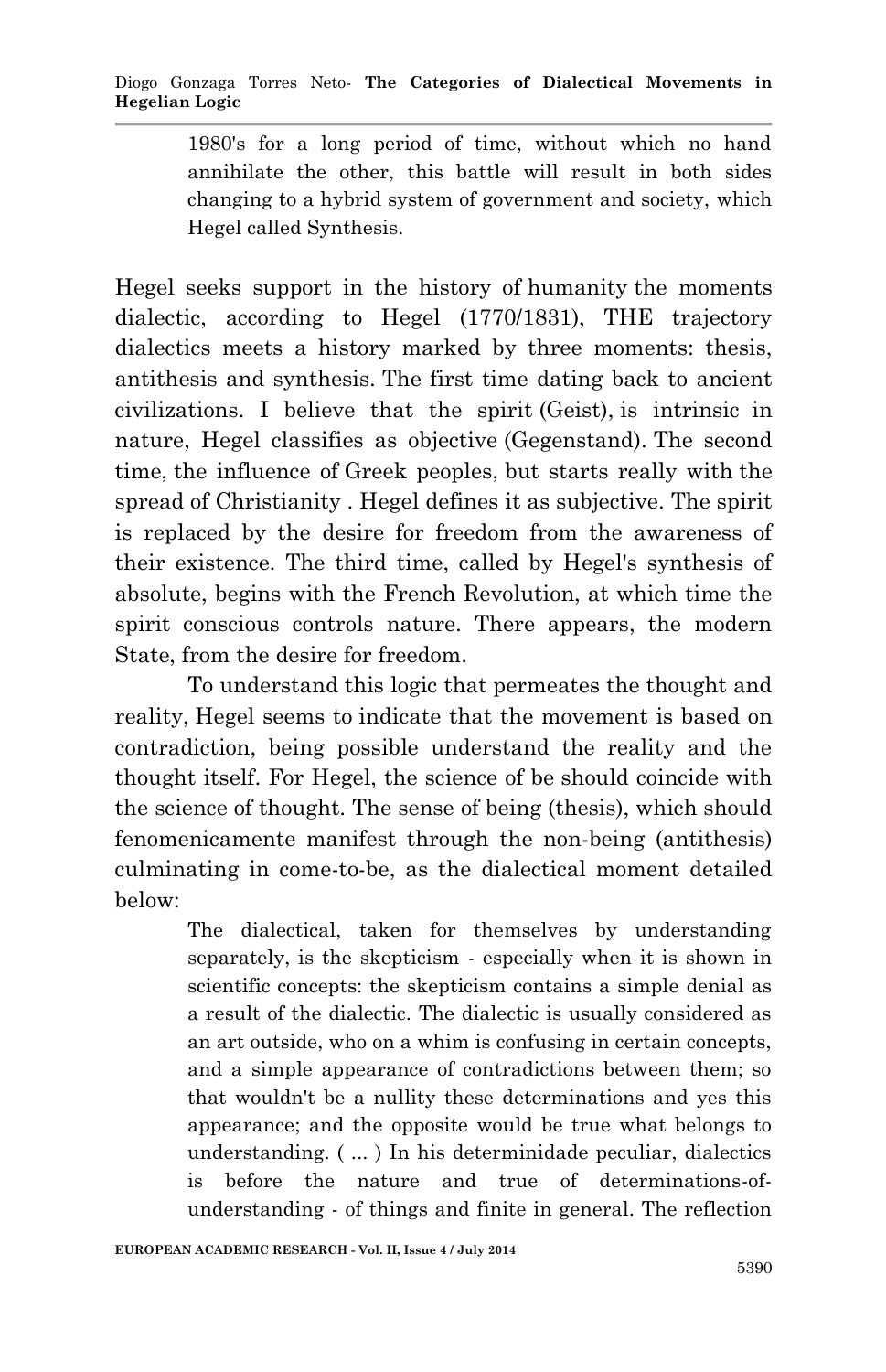is before all the exceed on the determinidade isolated, and a relate this latest by which it is implemented in relationship although being maintained in its value alone. The dialectic, on the contrary, this is overcome immanent in that unilateralism, the limitation of determinations of understanding is exposed as it is, this is, as its denial. All the finite is this; suprassumir himself. The dialectic is therefore the soul drive scientific progress; and it is the only principle by which enters the contents of science connection and the need intrinsic, as well as, the dialectic in general, lies the true elevation - not outside - on the finite". (Hegel, 1995: pp. 162-3)

In each moment dialectic, are some modern science . In the first stage is the mathematics, the *idea pure* becomes object of logic, taking as point initial assumption the universality of be (*ontos*) or the becoming, the pure idea (thesis). The if from and develop creates the more general notion of being, comes to its opposite, the non-being, which is the idea sold, the private world of conscience that meets the synthesis of both, known as *Spirit* (*Geist*), i.e. , the idea that took account of themselves through nature. In the second stage we have the object of the philosophy of nature, representation outside of itself<sup>2</sup> (antithesis). The idea goat multiplied in several ways that becomes antithetical as observed in the sciences that takes care of the mechanical (and space), physics (bodies) and organic (life). In the second stage we have the object of the philosophy of nature, representation outside of itself<sup>3</sup> (antithesis). The idea goat multiplied in several ways that becomes antithetical as observed in the sciences that takes care of the mechanical (and space), physics (bodies) and organic (life).

1

<sup>2</sup> Hegel refers often in spirit, not as something transcendental and not religious, and yes spirit in the sense of knowledge, cogito, intelligence.

<sup>&</sup>lt;sup>3</sup> Hegel refers often in spirit, not as something transcendental and not religious, and yes spirit in the sense of knowledge, cogito, intelligence.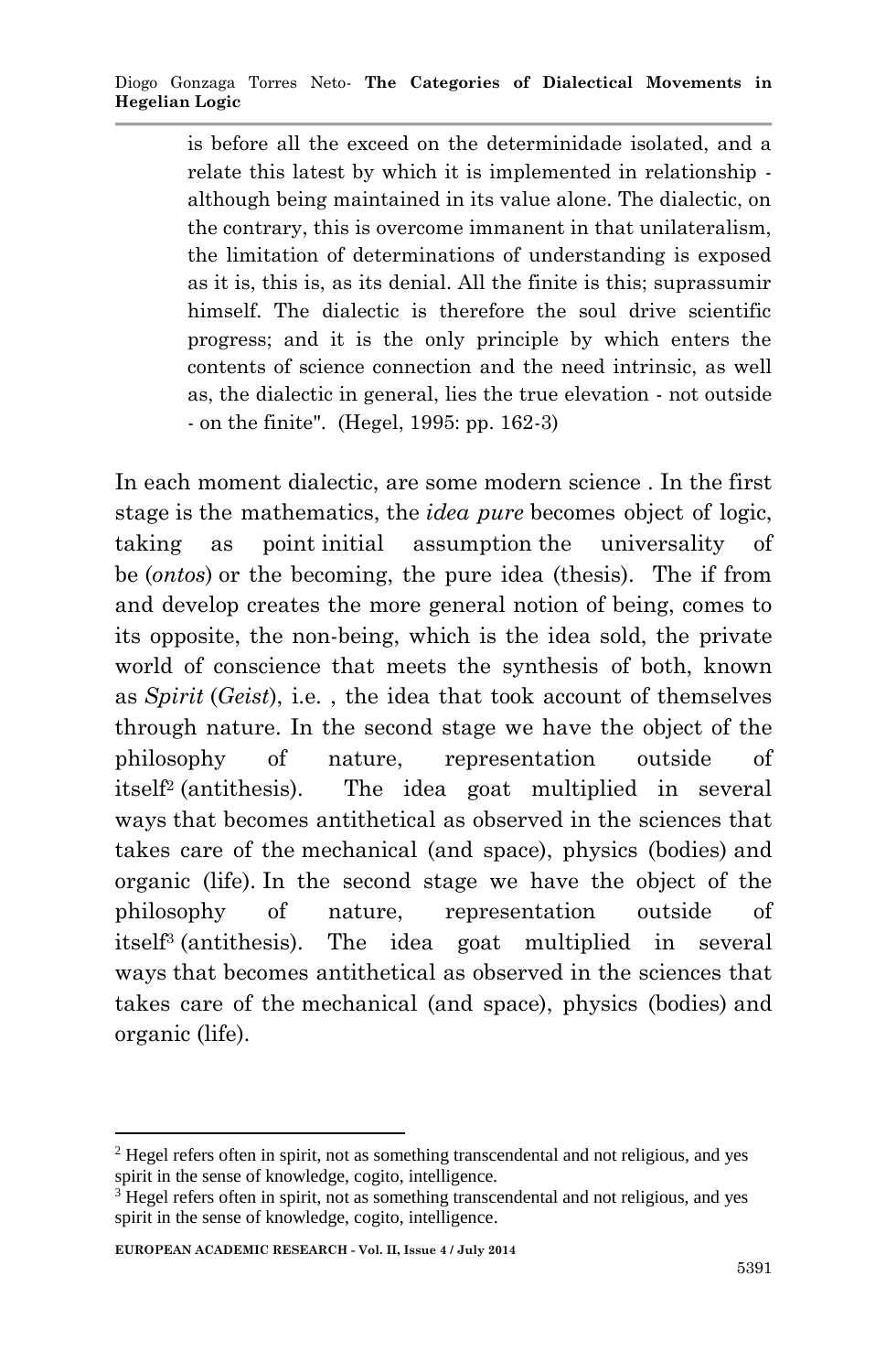

Diogo Gonzaga Torres Neto*-* **The Categories of Dialectical Movements in Hegelian Logic**

**Figure 2 - The Encyclopedia of the Philosophical Sciences.** Source: Marxists Internet Archive. In <www.marxists.org /reference/archive/hegel/help/diagrams.htm>

On the third time dialectic, meet the pure idea (thesis) and the Nature (antithesis), i.e. , object and the subject, forming the philosophy of Absolute Spirit that is manifested noumenicatly as a philosophy of the spirit , and is divided in *Spirit Subjective* (individual emotion, desire, imagination) a form of the thesis and the antithesis, the so-called *Spirit Objective*, which manifests itself in collective will through the morality and takes place in culture, which becomes formalized in objects of the Law, Politics. It should be noted that the synthesis of *Subjective Spirit* and *Spirit Objective* culminates in *Absolute Spirit*.

Spirit of Absolute, which usually manifests itself primarily in the arts and religion, it reaches the last stage of the third moment in philosophy, which is the highest manifestation (Geist), the knowledge of all knowledge, when the Spirit reaches the absolute awareness, as a bird of Athena that appears at dusk, so the philosophical criticism is made at the end of the dialectic. The details of the dialectics, Hegel gave special emphasis to the right, the art or aesthetics, religion. With this, made with that many researchers who followed him, had various interests in several ways.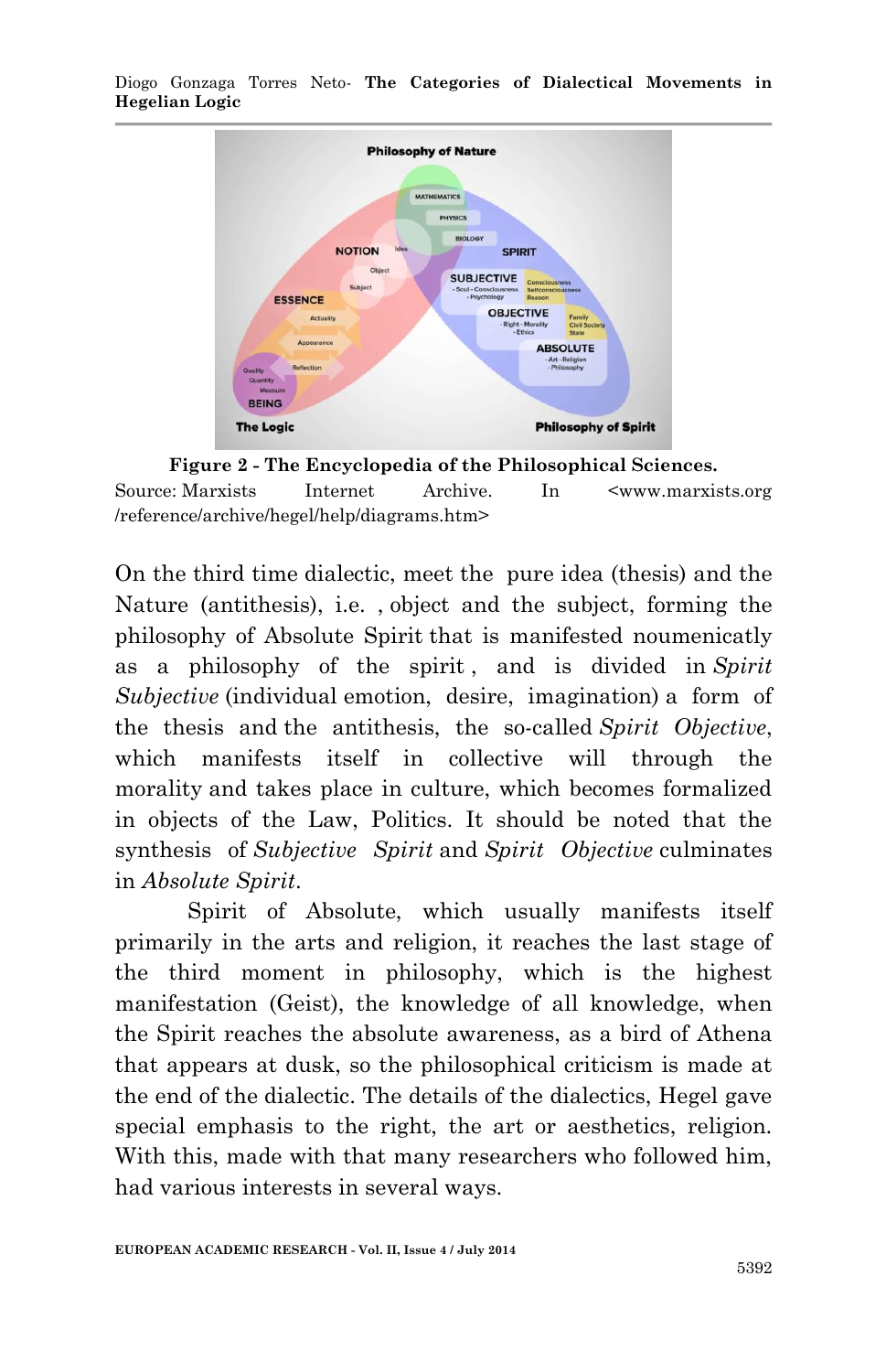Diogo Gonzaga Torres Neto*-* **The Categories of Dialectical Movements in Hegelian Logic**



**Fig.3 - Athena's bird symbol of Philosophy, and Attic Greek Coin circa 450-40 B. C.** Source: Peter Y. Chou, Wisdom Portal.

#### **2. The division of Hegel's dialectic logic**

For the purposes of this study it is believed that it can divide didactically into three parts as well as are the three terms or moments, but this division implies the change of real understanding as demonstrated below:

| Logic                                                                                                                                                                                                                                               | <b>Moments</b>                                                                                                                                                                                                                                                                                        |
|-----------------------------------------------------------------------------------------------------------------------------------------------------------------------------------------------------------------------------------------------------|-------------------------------------------------------------------------------------------------------------------------------------------------------------------------------------------------------------------------------------------------------------------------------------------------------|
| <b>1ST</b> - THE intellect or the Doctrine of<br>direct influence of Parmenides); that is<br>the theory of "immutability". That is the<br>"be", and the "not", which is nothing; and<br>the identity of being and of things.                        | <b>Thesis: This is a general statement on the</b><br>be, for example: the chair is of wood. Such a<br>claim may be denied.                                                                                                                                                                            |
| 2ND - THE intellectual or the Doctrine<br>Essence (direct influence<br>of<br>of<br>Heraclitus); That everything changes,<br>nothing is eternal; (the history of the<br>river ) and the struggle of opposites:<br>cold, heat, life, death, good, bad | Antithesis: constitutes a denial of the<br>thesis, for example "the chair is not made"<br>only of wood", but product of trees<br>destroyed by human work and<br>the<br>instruments used by man. The antithesis is<br>the first denial that can also be denied.                                        |
| <b>3RD</b> - THE Speculative or The Doctrine<br>of the Concept (Synthesis of thought<br>parmenídico and heraclítico).                                                                                                                               | <b>Summary:</b> constitutes a denial of denial,<br>are the thesis and antithesis reconsidered.<br>in case recast: the chair is a product of<br>human labor with the help of instruments.<br>The synthesis is a new thesis to be<br>developed. This in constant movement, is<br>not sealed at any time |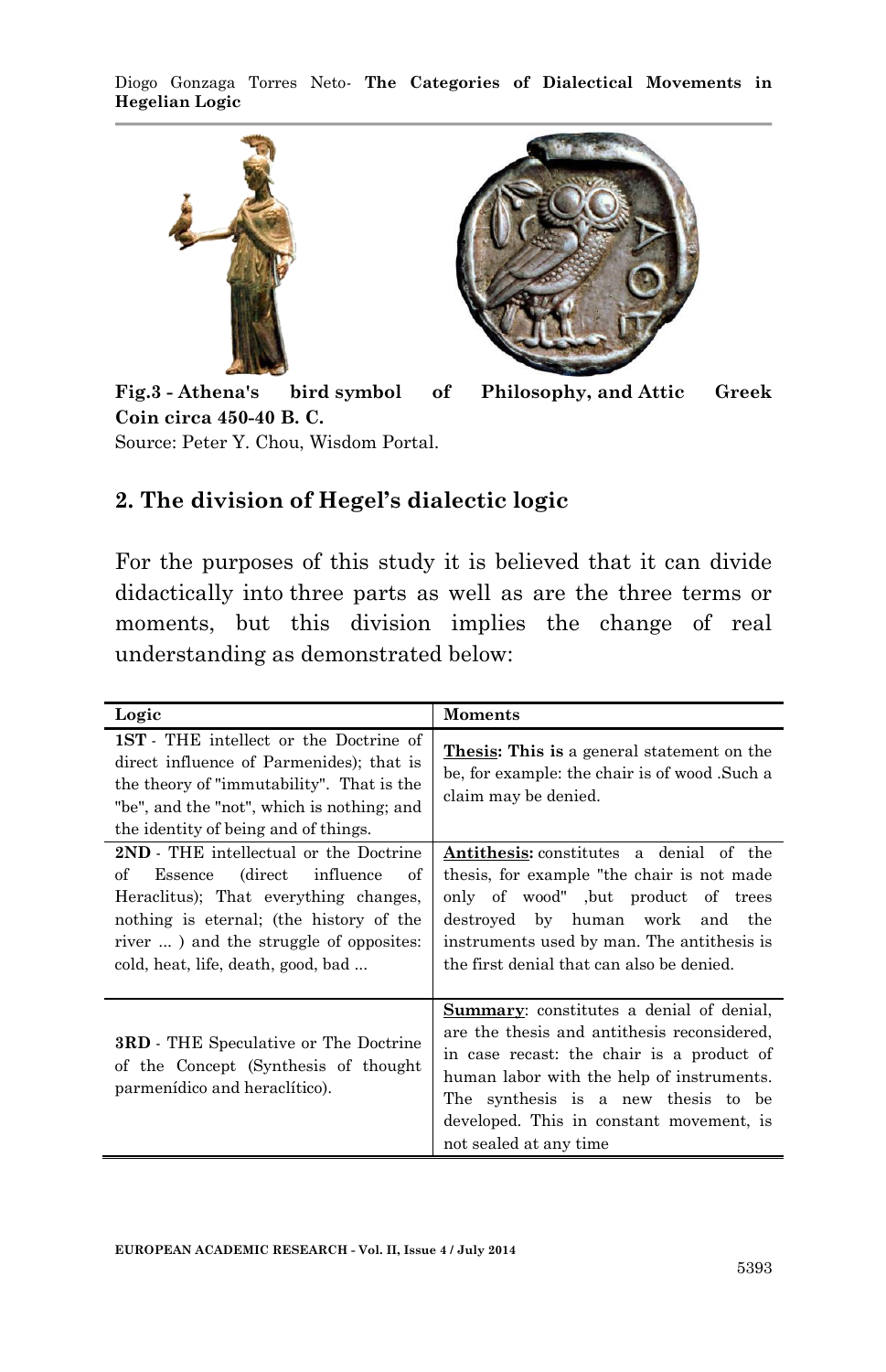Again Hegel to conceive the rational process as a dialectical process triune sees the contradiction not as "illogical", "paradoxical", but as the *real engine of thought*. The thought is not static, but proceeds by contradictions overcome, the thesis (claim) the antithesis (denial) and hence the synthesis (conciliation). A proposition (thesis) there is no opposition to another proposition (antithesis). The first will be modified in the process of opposition and you will see a new one. The antithesis is contained in the thesis that it is therefore contradictory. The existing conciliation in synthesis is provisional in so far as it itself becomes a new thesis.

Hegel reaches the real, concrete, starting from the abstract: the reason dominates the world and has the task to unification, the conciliation, the maintenance of the order of the whole. This reason is dialectic, because proceeds per unit *and opposition of contrary*. Here Hegel thus incorporates Heraclitus.

For the common sense, the opposition between true and false is something fixed; usually he (common sense) expects to approve or reject in block a philosophical system exists; and, an explanation on such a system, it only accepts one or other of these attitudes.

> The dialectic is also a theory engaged. Unlike metaphysics, is questioning point, contestadora. Constantly Demands a review of the theory and criticism of the practice. There is no criterion of relevance (nor scientific, social, theoretical, or practical) that can determine that a point of view is relatively more valid than another. The teacher thinker of his praxis, should maintain a critical and a constant self-criticism, a doubt carried the suspicion, and the humility of which Paul speaks FREIRE, to recognize daily limitations of thought and theory. In conclusion, the dialectic is opposed to dogmatism, the reductionism, therefore, is always open, unfinished, overcoming constantly.

**EUROPEAN ACADEMIC RESEARCH - Vol. II, Issue 4 / July 2014** The dialectics for Hegel is the procedure top of thought is, at the same time, we repeat it, "the gear and the pace of things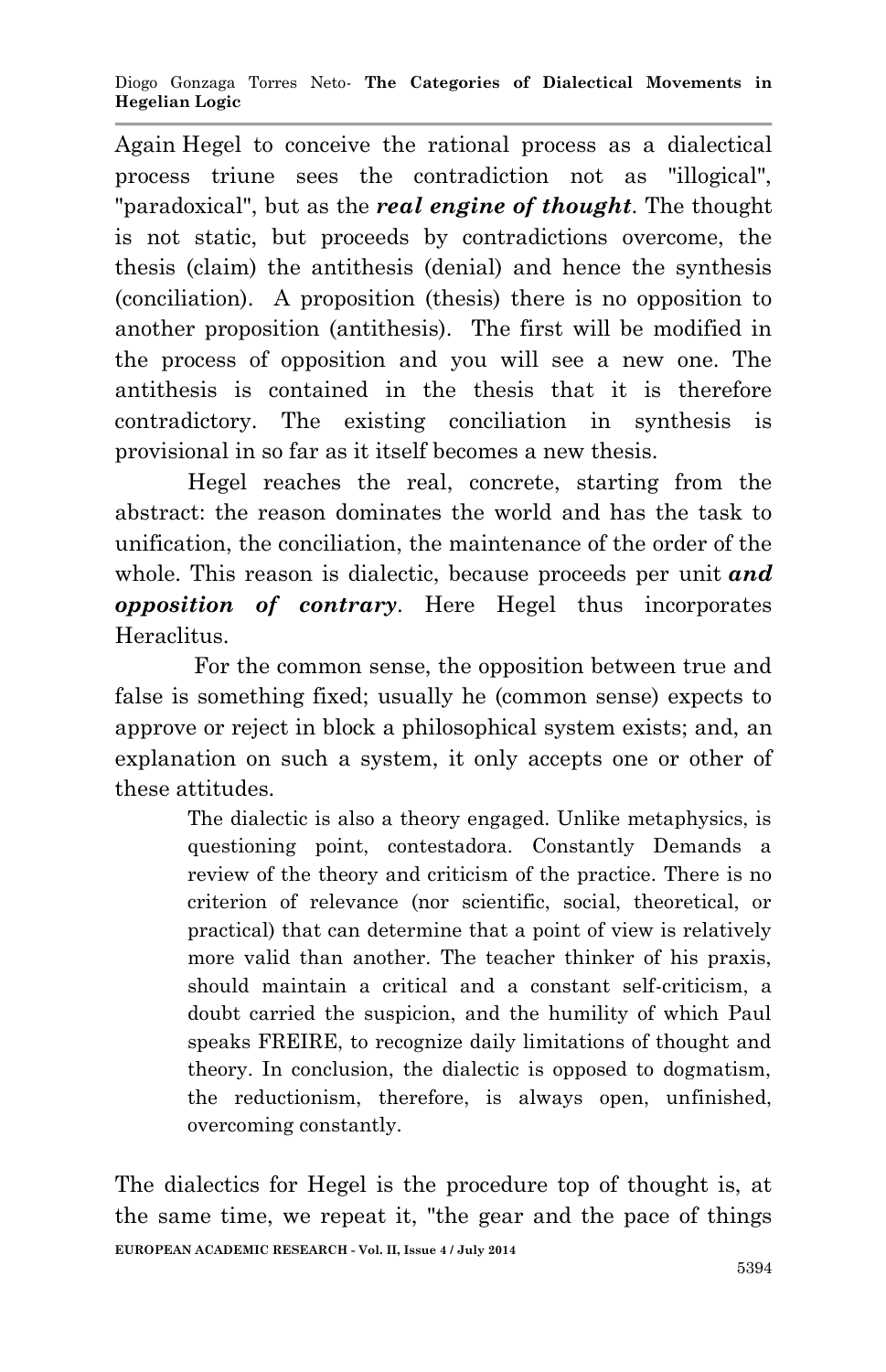Diogo Gonzaga Torres Neto*-* **The Categories of Dialectical Movements in Hegelian Logic**

themselves". Let us take, for example, as the fundamental concept of be enriched dialectically. How is that, this concept simultaneously the most abstract and the most real, the most empty and more sympathetic (this concept in that the old Parmenides closed: the being is nothing more we can say), is transformed into something else? It is by virtue of the contradiction that this concept involves. The concept of being is more general, but also the poorest. Be, without any quality or determination - is, in the final analysis, not be absolutely nothing, it is not! The be, pure and simple, is equivalent to the non-being (behold the antithesis). It is easy to see that this contradiction is solved in *come-to-be* (post to come *-to-be* is no longer what it was). The two contrary that engender the becoming (synthesis), and then rejoin cast, reconciled.

Karl Marx part of the Hegelian dialectic to his reflection, there is an example of dialectical episode taken from the Phenomenology of the Spirit, the lord and the slave. Two men are fighting among themselves. One of them is full of courage. Accepts to risk their lives in combat, thus showing that it is a free man, than his life. The other, who does not dare to risk his life, is won. To be a witness, or a trophy of your victory, preserves with life the defeated, rather than kill him, making his slave. This is the slave (*servus)*, that, etymologically *retained (with servu)*.

**A)** The lord obliges the slave, while he himself enjoys the pleasures of life. The lord does not cultivate his garden, does not cook their food, does not light your fire: he has the slave for this. The lord does not know the rigors of the material world, a time that brought a slave between him and the world. The lord, because it reads the recognition of its superiority in the gaze was obedient to his slave, is free, while the latter sees stripped of fruits of his work, in a situation of absolute submission.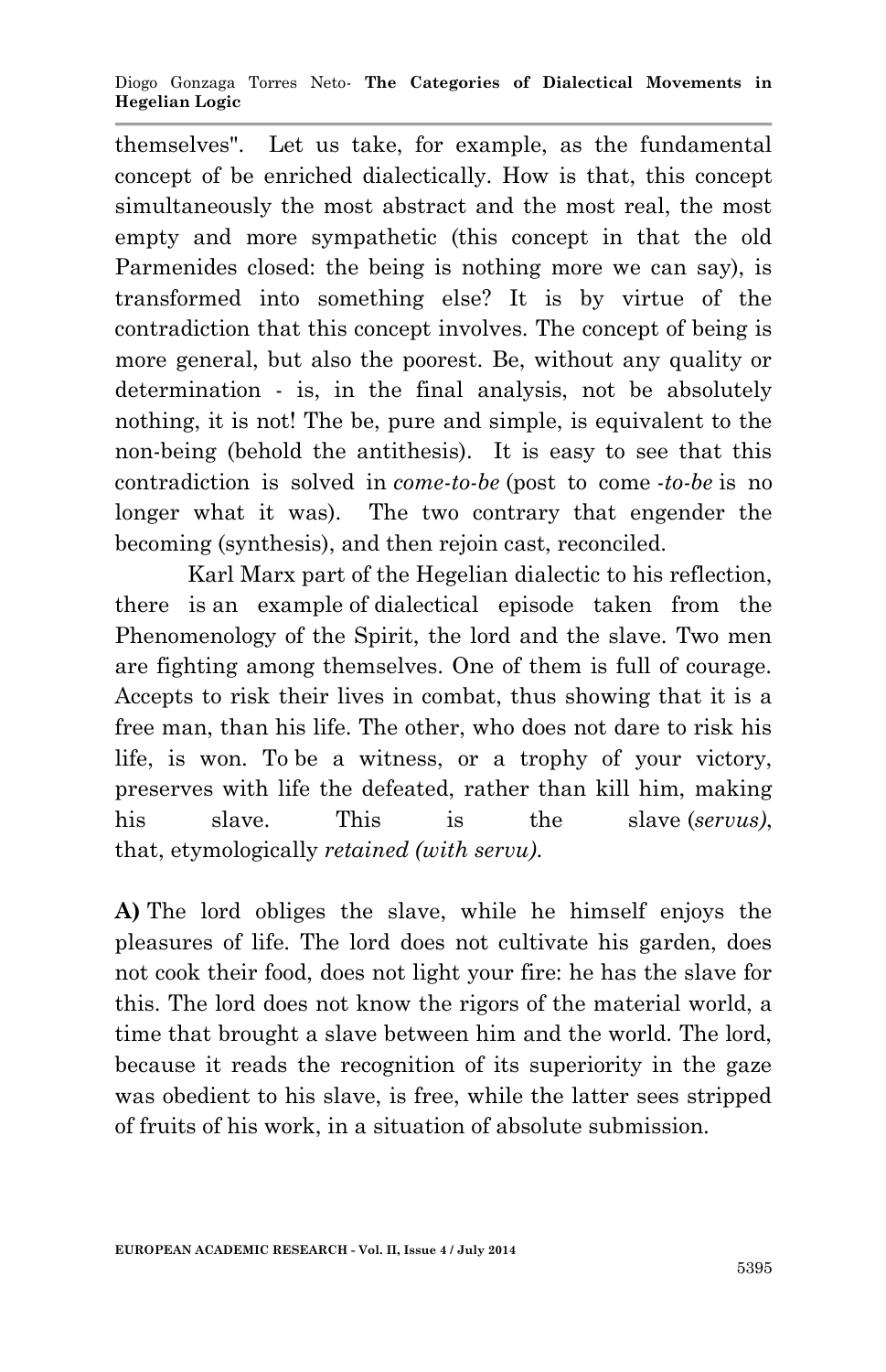**(B)** However, this situation will become dialectically because the position of Mr houses an internal contradiction: the lord is only on the basis of the existence of the slave, which makes its. The lord is only because it is recognized as such by the awareness of slave and also because it lives on the work of this slave. In this sense, it is a kind of slave of his slave.

**(C)** In fact, the slave, that was even more the slave of life than the slave of his lord (was for fear of dying that is submitted), you will find a new form of freedom. Placed in an unfortunate situation in which you know only trials, learns to stay away from all external events, to free themselves from everything that the oppressing, developing a personal conscience. But, above all, the slave unceasingly occupied with the work, learns to overcome the nature to use the laws of matter and retrieves a certain form of freedom (the domain of nature) through his work. By a dialectical conversion copy, the servile work returns you to the freedom. Thus, the slave, transformed by trials and by their own work, teaches his lord the true freedom that is the domain of himself. Thus, the freedom stoic if presents the Hegel as the reconciliation between the field and the bondage.

Hegel's part, fundamentally, of synthesis a priori in Kant, in which the spirit is made up substantially as the manufacturer of the reality and all its activity is limited to the scope of the experience, because it is the intimate nature of the synthetic a priori cannot in any way, to transcend the experience, of luck that Hegel was fatally impelled to a monism immanentist, which should necessarily become panlogista, dialectic. Thus, should you believe in reality only experience the divine characteristics of ancient God transcendent, destroyed by Kant. Hegel should, therefore, come to pantheism immanentist, which Schopenhauer, the great critical rationalist idealism and optimistic, declare nothing more be that atheism immanentist.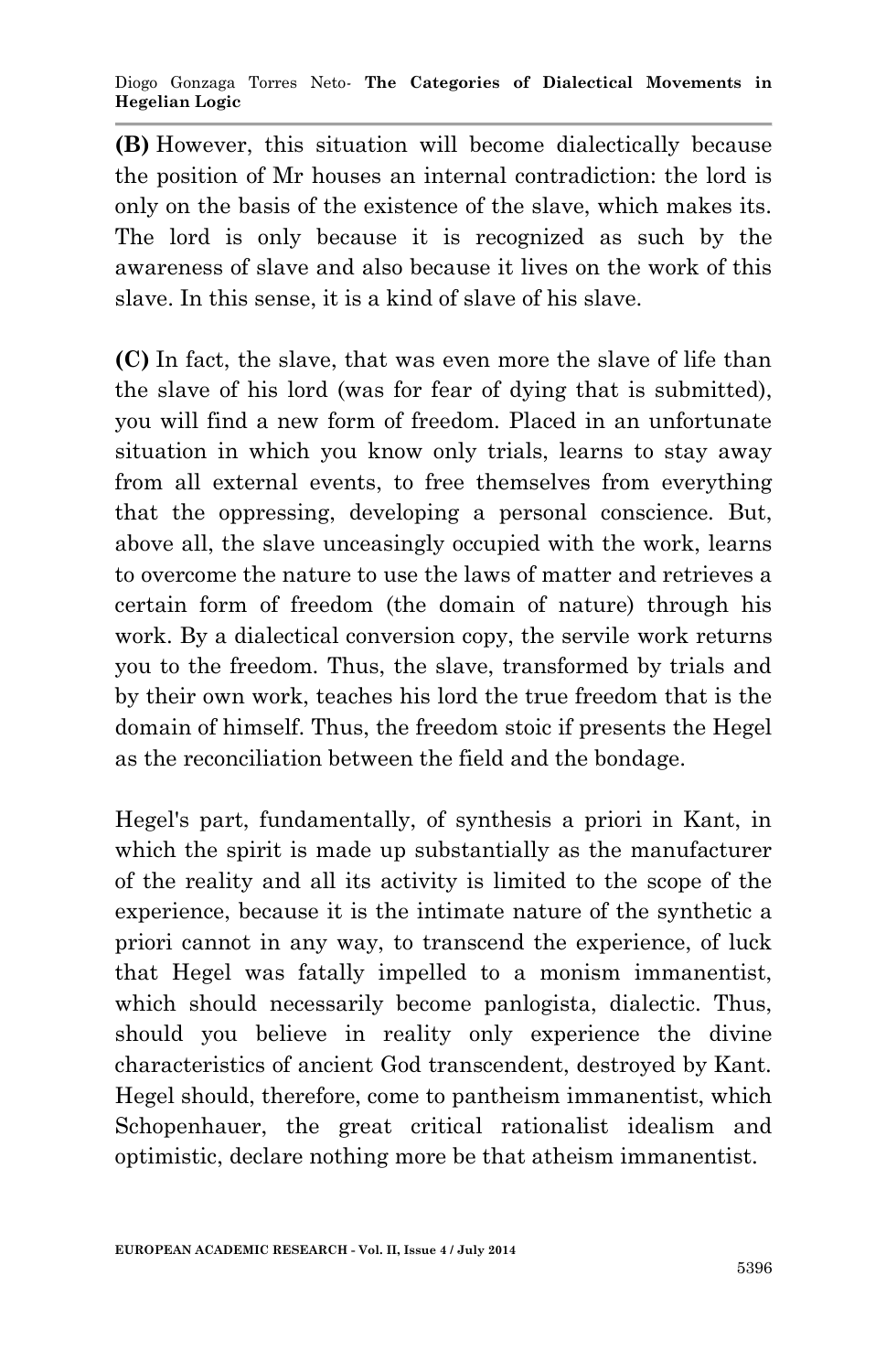Diogo Gonzaga Torres Neto*-* **The Categories of Dialectical Movements in Hegelian Logic**

However, in order to increase the reality of the experience to the order of the absolute reality, the divine, Hegel was obliged to show the rationality of the absolute reality of the experience, which, being the world of experience limited and inadequate, because of the so-called evil metaphysical, physical and moral, could not, of course, be designed by being (of Aristotelian philosophy), identical to itself and excluding its opposite, and where the limitation, the denial, the evil, cannot, in any way, generate naturally positive values of true good. But this absolute rationality of the reality of the experience should be designed by the *come-to-be* absolute (Heraclitus), where an element generates its opposite, and the denial and the evil are conditions of positivity and well.

It was, therefore, the need for the invention of a new logic, in order to rationalise the element potential and negative experience, that is, everything that is in the world of arracional and irrational. AND why Hegel invented the dialectic of opposites, whose fundamental characteristic is the denial, in which the positivity is achieved by the negativity, the pace famous of thesis, antithesis and synthesis. This dialectic of opposites resolves and composes in itself the positive element of the thesis and antithesis. That is, every element of reality, establishing himself absolutely (thesis) and not exhausting the Absolute that is a moment, demand its opposite (antithesis), which denies and which integrates, in a richer reality (synthesis), for here begin the dialectical process. The new Hegel's logic differs from the former, not only by the denial of the principle of identity and contradiction - as they were designed in the logic former - but also because the new logic is considered as being the law itself to be. That is to say, coincides with the ontology, in that the object itself is no longer the be, but becoming absolute.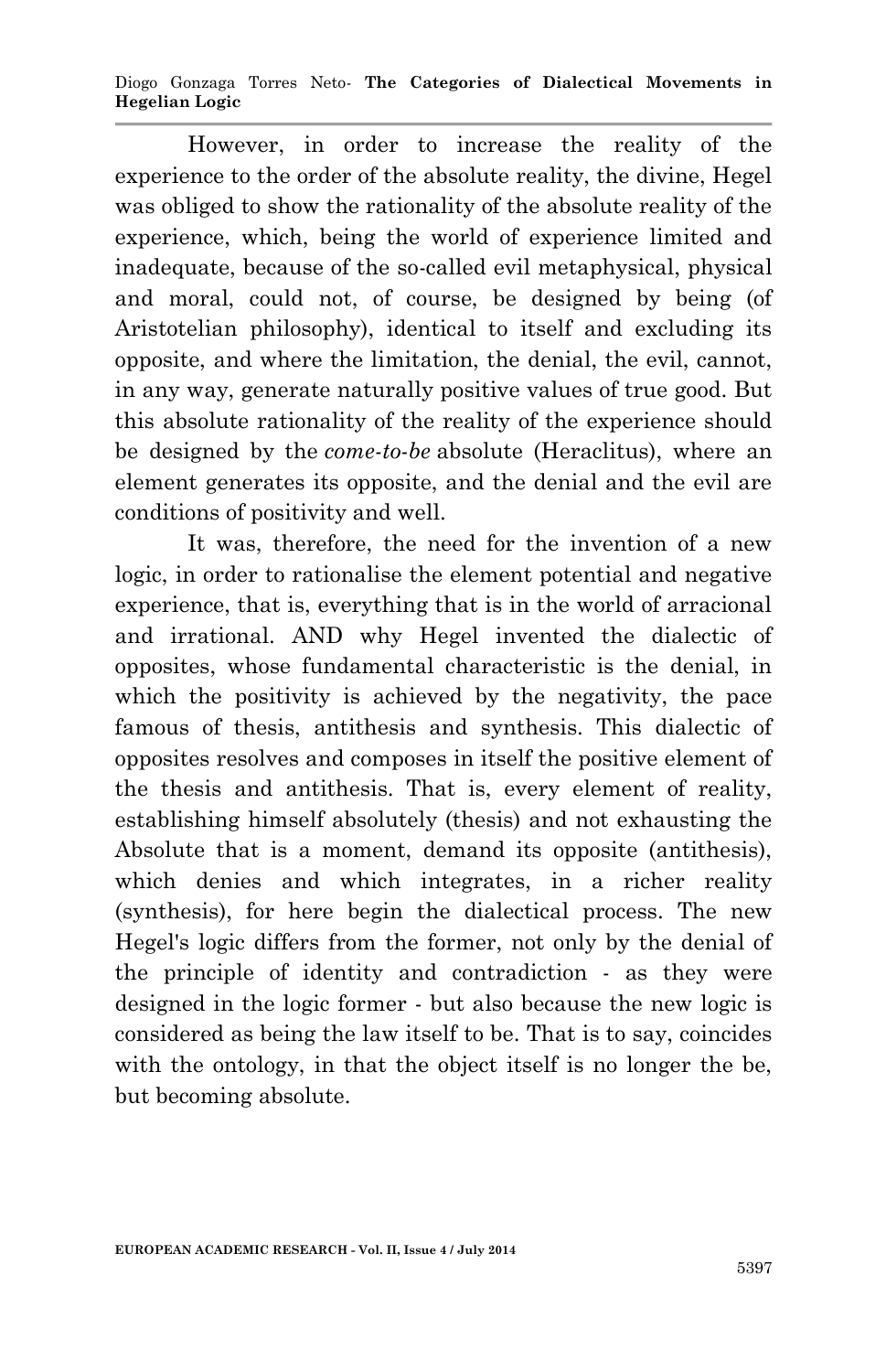Diogo Gonzaga Torres Neto*-* **The Categories of Dialectical Movements in Hegelian Logic**



**Figure 4. The Returning Nature of Hegel's Dialectic.**

Font: Essentials Of Unification Thought - The Head-Wing Thought. Available in < http://www.tparents.org/Library/Unification/Books/Euth/0Toc.htm#Copyright>

I do not need to add to the experience being the absolute reality, and being also *come-to-be*, the story in general is valued in philosophy; also there is no need to point out how the concrete concept, that is, the particular historically associated with the whole, takes the place of the abstract concept, which represents the element and universal joint of individuals. We are, therefore, faced with a panlogismo, not a static, such as Spinoza, and yes dynamic, in which - through the absolute idealism - the monism, which Hegel considered pantheism, is brought to its extreme consequences metaphysical immanentist.

It can be summed up thus: The logic first, in the traditional way that the be is identical to itself and excludes its opposite (principle of identity and contradiction); while the hegelian logic asserts that reality is changing , becoming, passage of a being at its opposite ;

The traditional logic says that the concept is universal abstract, while it captures the be immutable, really, even if not totally; the step that the hegelian logic maintains that the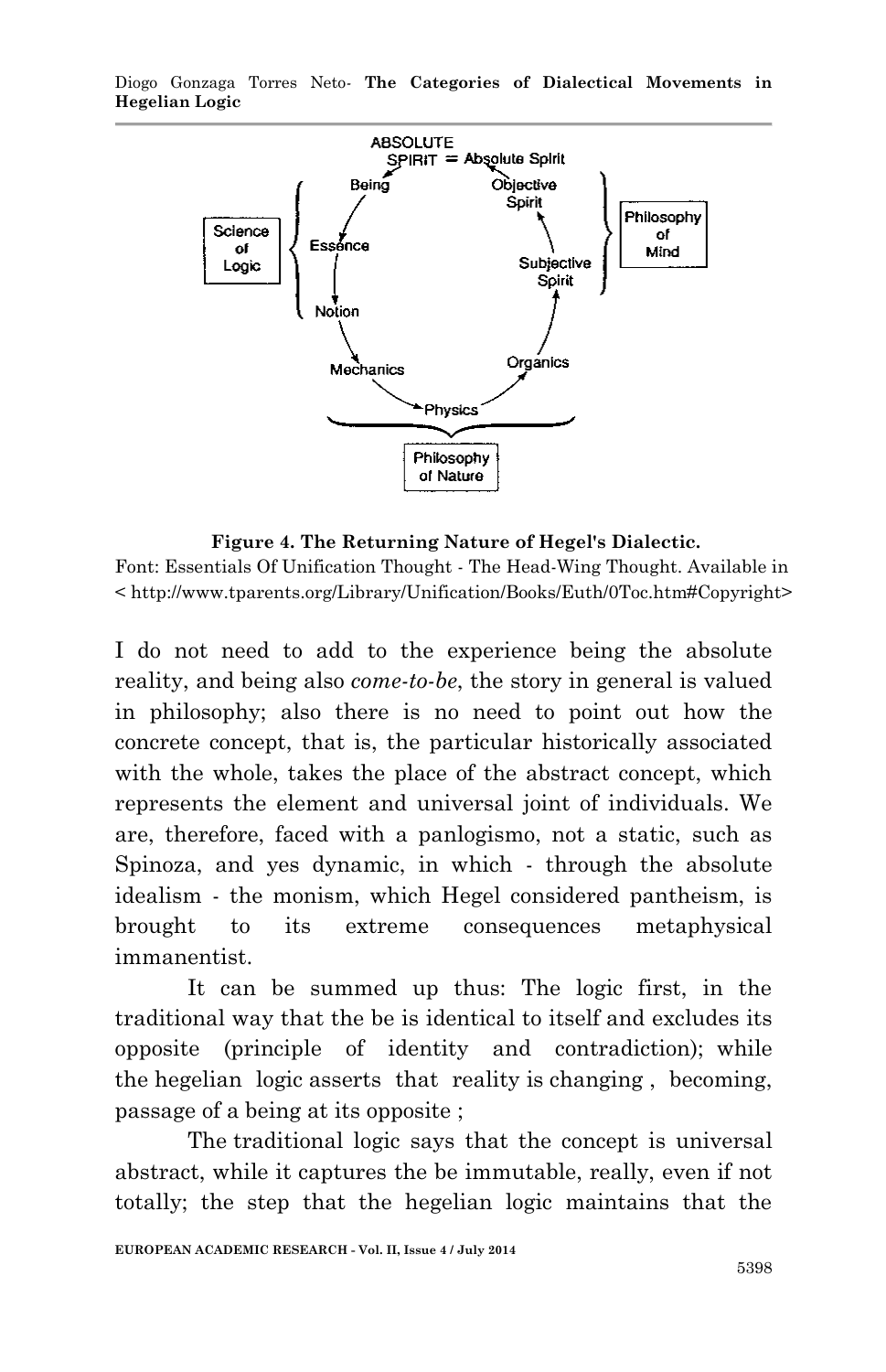concept is universal concrete, that is, historical connection of the particular with the totality of the real, where everything is mainly related with everything;

The traditional logic also differs substantially the philosophy, whose object is the universal and unchanging, of history, whose object is the particular and the mutable; while the hegelian logic assimilates the philosophy with the history, while the being is *coming-to-be*.

The traditional logic is distinguished from the ontology, while our thoughts, if it captures the being, not the exhausts fully - as does the thought of God; while the hegelian logic coincides with the ontology, because the reality is the dialectical development of the "logos" divine, that the human spirit becomes fully aware of himself.

| <b>Traditional Logic</b>               | Hegel's Logic                            |
|----------------------------------------|------------------------------------------|
| being is identical to<br>itself<br>The | The reality is changing, becoming        |
| of<br>identity<br>(principle)<br>and   | (passage of an element to<br>its         |
| contradiction).                        | opposite).                               |
| The concept is universal abstract      | The concept is universal concrete        |
| the<br>distinguished<br>Basically      | It assimilates the philosophy of         |
| philosophy, whose object is<br>the     | being is coming-to-be.                   |
| universal and unchanging               |                                          |
| It is distinguished from the ontology  | COINCIDES with the ontology (the         |
| (thinking does not perceive the total, | reality is the dialectics of own "logos" |
| not the exhausts, as does the thought  | divine)                                  |
| of God)                                |                                          |

Hegel's Science of Logic proposed a philosophical reasoning new, the dialectics. The dialectic used in Philosophy of Law in the explanation of the State and Society, demonstrated the movement of History in the transformation of institutions and human culture. The determinations of the Dialectics civil society bourgeois and the constitutional State gain the perspective of time . The hegelian thought lingered identify with the new mode of production. He conceived the Story in the dynamics of their societies, recognizing the special features of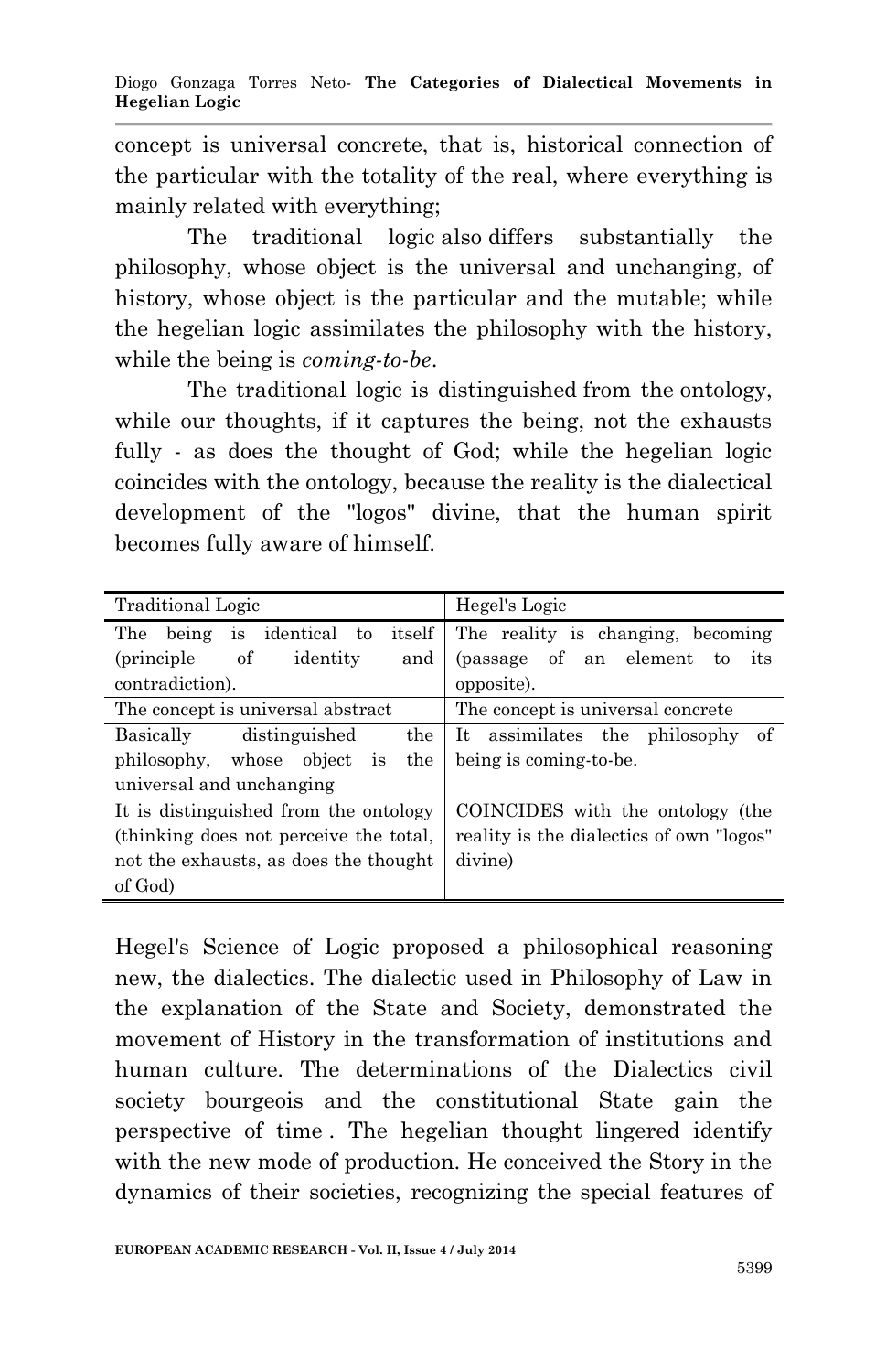each, making them part of a whole complex. Was precursor and controversial. In its wake, many other historians that even in intention to criticize them, they recognized their innovation. He was unique, and he thought the History as no other until that moment.

> In the History of the world, the most noble and the most beautiful is sacrificed on the altar. The reason may not kedarif in fact individuals natural have been harmed, the private purposes are lost in the universal. The reason you see the sunrise and perish the work that sprang from the universal work of the human race, a work that actually exists in the world to which we belong.

## **Final Considerations**

Observing the path taken by human thought since that man freed yourself from the mythical way of conceiving the world up to the present time, it is clear that there are two possible ways to explain the reality that surrounds us. A, according to which, there is a universal element and static that determines everything that exists. The other, on the contrary, shows us a reality in constant transformation. In accordance with the first concept, the literary work is seen as an expression of universal unity and absolute, which implies that there is in all the works, any time or culture, something that can be recognized by all human beings, also any time or culture. The second concept, however, is in favor of a vision in which the work appears as single in each season or society in which it is designed, not having a universal essence. Kant and Hegel, two German philosophers of the 18th century, differed in this respect. The first believed in the existence of a universal truth and unattainable for the man. The second, on the other hand, defended the idea that all truths are human and basically subjective. While previous philosophers tried to determine criteria for what man can know about the world, establishing assumptions that are ageless to human knowledge about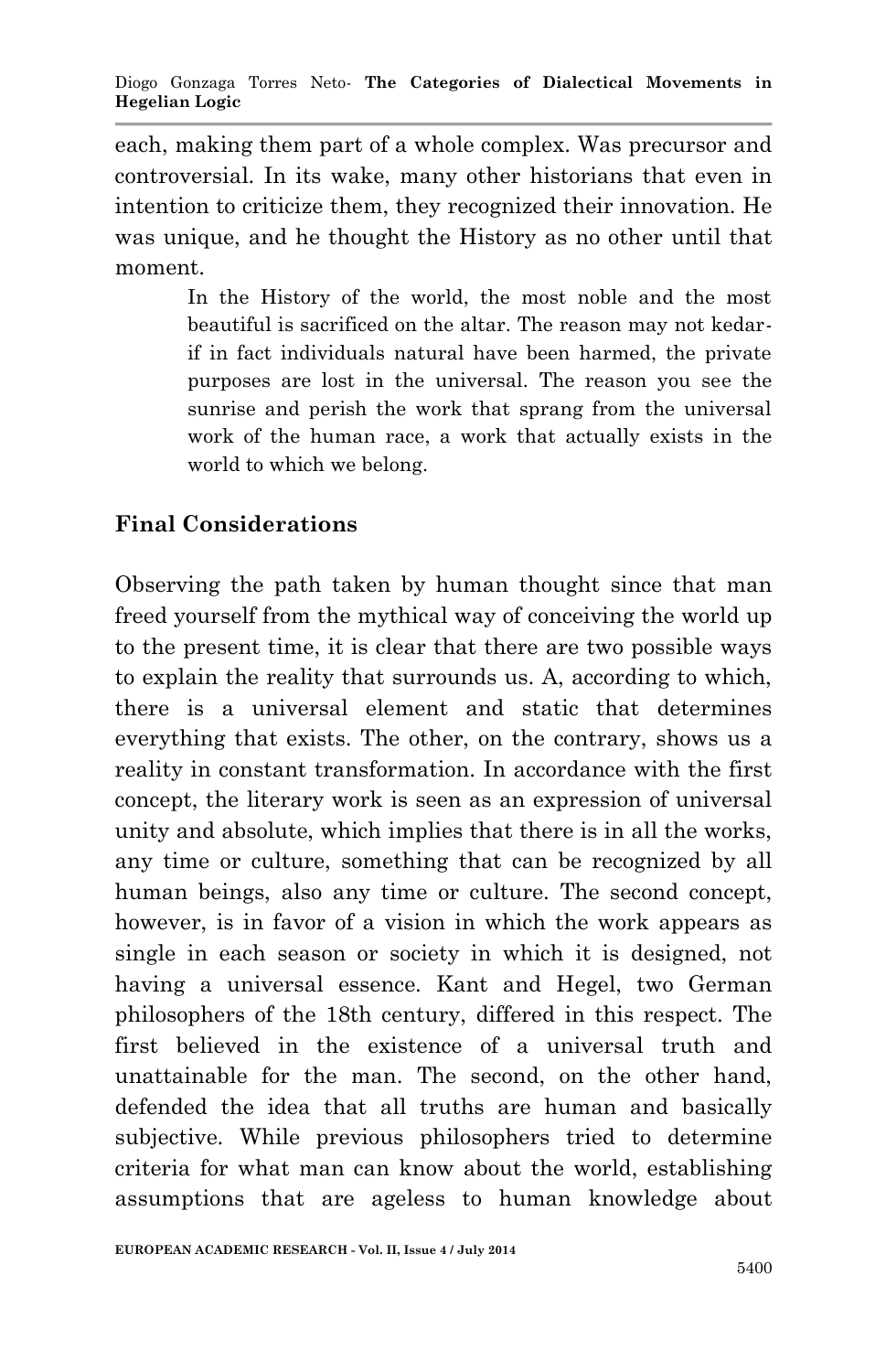reality, Hegel stated not be possible we conceive this atemporality, because the bases of knowledge change from generation to generation, becoming impossible, therefore, the existence of eternal truths. According to the philosophical concept hegelian, reason cannot be divorced from the time.

Thus, Hegel developed a historical form of thinking, according to which, a philosophy or thought cannot be separated from its historical and social context. Outside the historic process there are no criteria to decide on what is more or less true and rational, because the reason is a dynamic process. In this way, we can say that the hegelian philosophy is not back to the understanding of the deepest nature of existence, but rather, to a productive thought, through a method that aims at the understanding of the course of history. The human reason is progressive, i.e. walks as the progress of humanity, adding something new to what already exists. A thought, generally, formula from other earlier, to be contradicted by others in the future. Thus, there are two opposite ways of thinking about creating a tension, which will be broken up with the appearance of a third thought formulated, summarising the strengths of two previous, giving way to the Hegelian dialectic. If the reality is impregnated of opposites and contradictions, the description of this reality should be, must be, these opposites and contradictions.

The central role of the contradiction lies in the fact that it is in the philosophy of Hegel the heart of dialectics. The passion of the Holy Spirit, which is the forward by determining, by surpassing, in a movement that has its heart in the contradiction, in the struggle of opposites, which expire in summary, and in continuity, in an eternal battlefield; continues to spiral upward or downward.

The dialectic is because the movement of the Spirit, whose voltage caused by contradiction is the impetus that makes it spin, something that conspires to make a state leave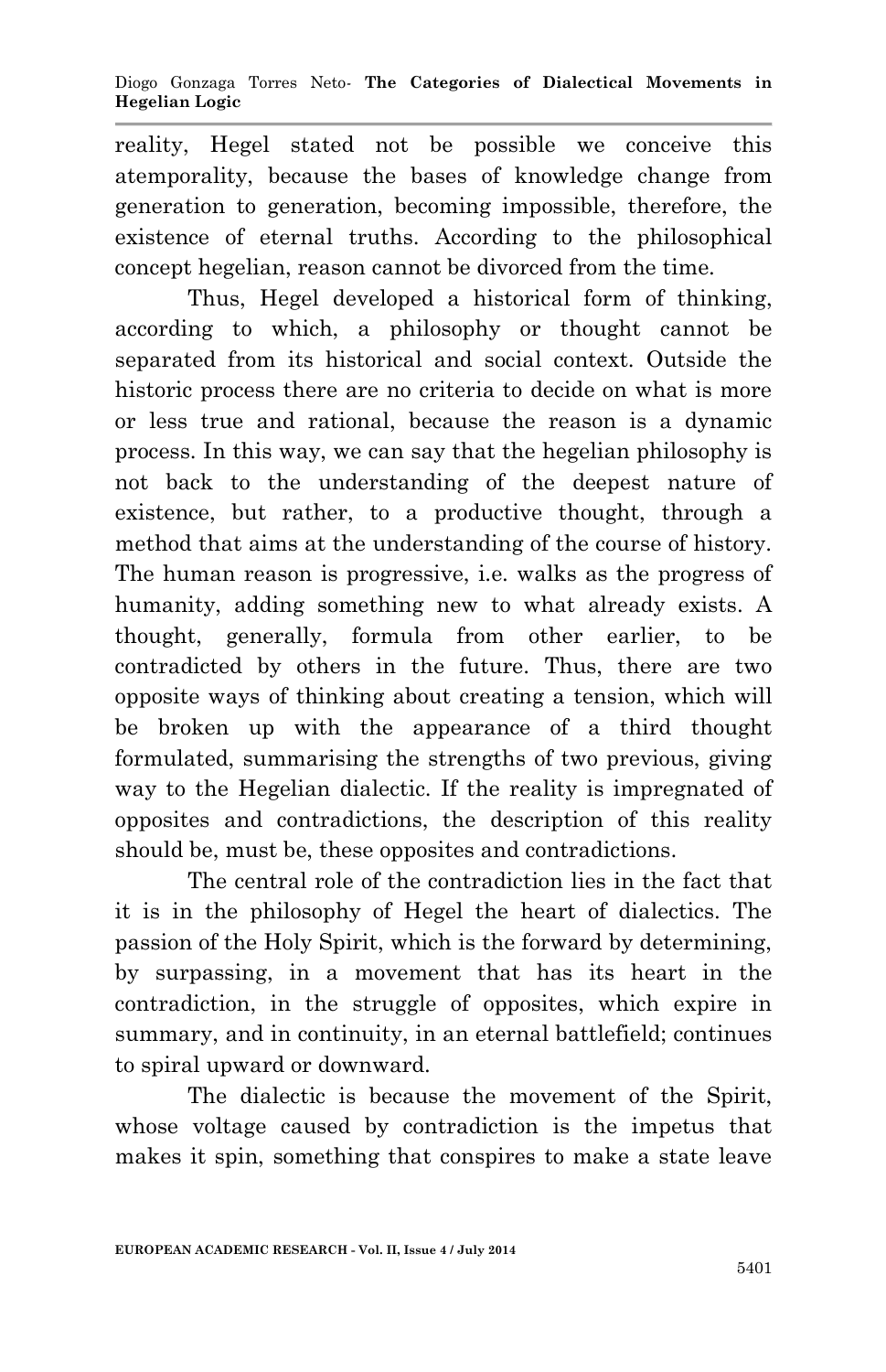soon to be what it is and if you convert it to another, it is the seed of the future.

Without the understanding that things must contain one another in its concept and its truth lies in this relation, say Hegel, it is not possible to give a step in Philosophy.

Thus, Hegel proposes a new reading of the history of the world through the manifestation of the reason that has as a starting point for future: this is the summary of a long and troubled social process that makes the story a phenomenon beyond the accumulation of subjective facts narrated in time, but it is a real shock of moments and internal processes of summaries and opposites expressed in various forms of culture and of various forms of knowledge, even in the scientific.

### **Bibliographical References:**

- Cirne, Lima. 1996. *Dialectics for beginners.* Porto Alegre: EDIPUCS.
- Durant, W. 1926. *History of Philosophy: The Lives and ideas of the Great Philosophers.* 1st. ed. Sao Paulo: Editora Nacional.
- Fausto, R. 1997. *Marxist dialectic, Hegelian dialectic: The capitalist production as simple movement.* Sao Paulo: Peace and Land.
- Hegel, G. F. 2002. *Phenomenology of Spirit.* Sao Paulo: Voices.
- Hegel, G. W. 1999. *The thinkers - Aesthetics: The idea and the ideal - Aesthetics: The Beautiful artistic or Ideal.* Sao Paulo, Brazil: New Cultural.
- Hegel, G. W. 1969. *Texts dialectic.* (D. Menezes, Trad.) Rio de Janeiro: Editora Zahar.
- Hyppolite, J. 1971. *Introduction to the Philosophy of History, Hegel.* (H. d. Garcia, Trad.) Rio de Janeiro: Brazilian Civilization.

Inwood, M. 1997. *Dictionary Hegel.* Rio de Janeiro: Zahar.